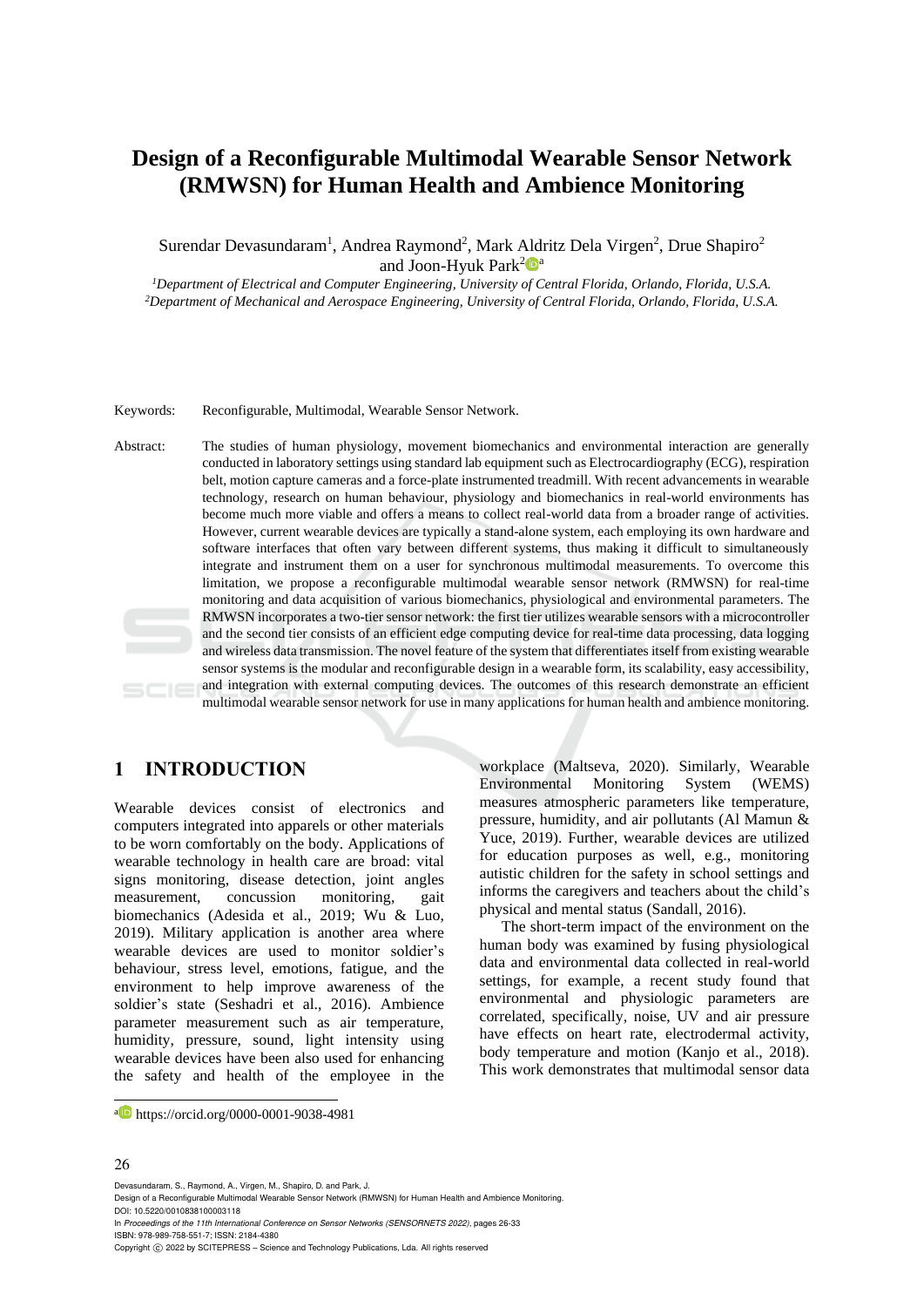can infer more comprehensive and multi-domain data that would help understand the individual's state and make more accurate detection and prediction. Traditionally, the motion data from IMU is used in human activity detection but with the use of physiological and ambient data from multimodal measurement can enhance the accuracy of prediction as the uncertainties associated with inertial sensors are eliminated (Nweke et al., 2019). The data-level, feature-level, decision-level, multi-level algorithms for multi-sensor fusion in body sensor network (BSN) was introduced (Fortino et al., 2019). These previous works have pointed out that a holistic multimodal wearable sensor network is essential to achieve high fidelity and accurate information of a person.

Commercially available wearable devices are designed to provide specific measurement capabilities, generally not exceeding a few sensing modalities. Most wearable devices come with proprietary hardware and software module that are designed as stand-alone devices. Some products do offer a means to relay the data to other external devices or have a separate channel for trigger or sync signals. Nevertheless, the main challenge is when integrating different sensor systems into a single unified system for simultaneous and synchronous multimodal measurement, due to the variation in mechanical, thermal, and electrical configurations and characteristics of each system. Moreover, different communication protocols between make it more difficult to implement multi-sensor fusion algorithms (Lou et al., 2020). Wearable devices, in general, do not take into consideration the necessity of customizable sensor configuration, lacking the ability to be reconfigured to function in different applications (Walker et al., 2016). This calls the need for a more modular and reconfigurable sensor network with intuitive software architecture.

A reconfigurable multimodal wearable sensor network (RMWSN) is presented in this work for realtime monitoring and data acquisition of various biomechanics, physiologic and ambient parameters. The central idea is that modularizing a wearable sensor system into sub-systems and identifying a suitable multi-tier sensor network topology such that reconfigurability of the sensor network is achieved without affecting the functionality and integrity of individual sensor nodes. Direct benefits of developing a reconfigurable multimodal wearable sensor network include ease of system integration, adaptability to different applications and most importantly, enabling holistic data acquisition of multimodal parameters.



Figure 1: Architecture of WBAN.

Wireless Body Area Network (WBAN) was first introduced in (Van Dam et al., 2001). WBAN is a branch of Wireless Sensor Network (WSN) but the characteristics differ slightly to suit the application that uses body-worn, around the body and in-body sensors (Latré et al., 2011; Yong-Min et al., 2009). The communication of data in WBAN is a 3-tier process as recognized in IEEE 802.15.6 standard for WBAN (Figure 1). In tier-1 (also known as Intra-BAN communication), communication among sensor nodes and between the base station and sensor nodes occurs. In tier-2 (also known as Inter-BAN communication), communication between the Access Points (APs) and the base station, communication between two different BANs occurs. In tier-3 (also known as Beyond BAN communication), as the name suggests, the communication occurs beyond the BAN. This tier also involves communication between different access points and medical servers through the internet. In the standard WBAN architecture, a sink node collects the sensor data from different sensor nodes distributed across the body and sends it to the base station and the base station forwards the sensor data to the access points which then is relayed to the remote systems through a gateway via internet.

## **2 SYSTEM ARCHITECTURE**

RMWSN employs a different network configuration as compared to WBAN. In this network (Figure 2), reconfigurable and modular sensor node collects multimodal data such as physiological, biomechanics and ambience parameters, and use a powerful single board computer as the enhanced base station. The multimodal data from each sensor node distributed across the body are collected by the enhanced base station and it acts as an access point to relay the data to the remote systems via internet. This eliminates the need for separate access point hardware. It also serves as an edge computing device to perform real-time analysis on the collected data and transmit the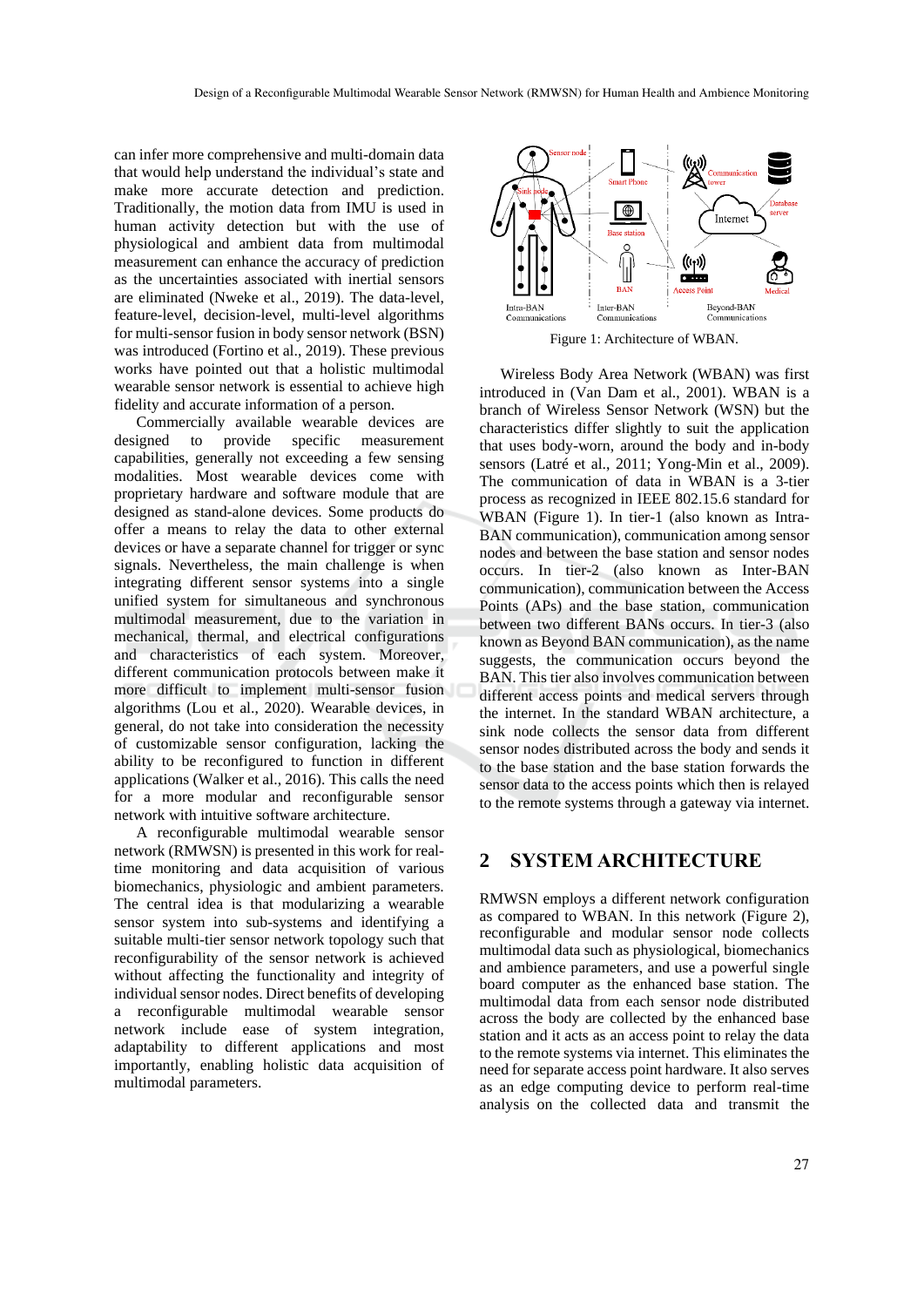

Figure 2: Proposed Reconfigurable Multimodal Wearable Sensor Network (RMWSN).

inference to the remote systems. This network doesn't require the sensor nodes to communicate amongst each other; hence, a star topology with single-hop communication is appropriate where reconfigurable multimodal sensor nodes communicate directly with the enhanced base station. The key characteristics of the RMWSN are:

- 1. Enhancing a single sensor node to collect multimodal data by incorporating modular and reconfigurable design techniques.
- 2. Combining the functionality of sink node and the base station into a single hardware and refer it to as the enhanced base station.
- 3. Enabling the inter-BAN and beyond-BAN communication from the enhanced base station.
- 4. Implementation of real-time data processing and data analysis on the enhanced based station.

The RMWSN offers more versatile, reconfigurable, and modular configuration of the sensor nodes to expand the adaptability of the system for use in different applications, and multimodal sensor network offers enhanced functionality of the base station to perform real-time analysis of multimodal data. Compared to the traditional sensor networks, such as WBAN which require multiple communication channels to collect multimodal data, RMWSN's sensor node uses a single communication channel and reduces the network complexity.

# **3 MODULAR AND RECONFIGURABLE SENSOR NETWORK**

#### **3.1 Sensor Unit**

MEMS sensors are used to develop reconfigurable multimodal sensor node with a small form factor and several external interfaces are designed for the MEMS sensors (Figure 3).

Different communication interfaces and power supply were necessary to be compatible across different MEMS sensors: common operating voltage required ranges between 1.8V and 3.3V and the common digital communication protocols are Inter-Integrated Circuit (I<sup>2</sup>C), Serial Peripheral Interface (SPI) and Universal Asynchronous Receiver/Transmitter (UART).

The design criteria of the individual sensor unit are the following (Figure 4): 1) MEMS Sensor with small form factor, 2) facilitate digital communication, 3) operating voltage between 1.8V and 3.3V, 4) overall size does not exceed 15 mm by 15 mm, 5) PCB size should not exceed 13 mm by 13 mm and the thickness of should not exceed 1.6 mm, 6) Top layer should contain the sensor module and optionally, voltage regulator if the operating voltage is less than

| Category      | Sensor        | Components            | Interface | Operating     | Range                | Resolution   |
|---------------|---------------|-----------------------|-----------|---------------|----------------------|--------------|
|               |               |                       |           | voltage       |                      |              |
| Physiological | <b>PPG</b>    | SFH7050+AFE4404       | $I^2C$    | $1.8 - 3.6V$  | $0-4V$               | 24 bit       |
|               | Temperature   | MAX30205              | $I^2C$    | $2.7 - 3.3V$  | $0-50$ °C            | $16$ bit     |
|               | EDA/GSR       | $Ag-AgCl$ electrode + | $I^2C$    | $2 - 5.5V$    |                      | $16$ -bit    |
|               |               | $LM324 + ADS1115$     |           |               |                      |              |
| Motion        | Accelerometer | <b>ICM20948</b>       | $I^2C$    | $1.7 - 1.95V$ | $\pm 2 - \pm 16g$    |              |
|               | Gyroscope     |                       |           |               | $\pm 250 - 1000$ dps |              |
|               | Magnetometer  |                       |           |               | $\pm 4900 \mu T$     |              |
| Ambience      | Temperature   | TMP117MAIYBGR         | $I^2C$    | $1.8 - 5.5V$  | $-55-50$ °C          | $16$ -bit    |
|               | Pressure      | MPL3115A2             | $I^2C$    | $1.6 - 3.6V$  | $20-10kPa$           | $20$ -bit    |
|               | Humidity      | SHTC3                 | $I^2C$    | $1.6 - 3.6V$  | $0-100$ % RH         | $0.01 \% RH$ |
|               | Ambient Light | <b>VEML6030</b>       | $I^2C$    | $2.5 - 3.6V$  | $0-120$ klx          | $16$ -bit    |
|               | Air Quality   | CCS811B-JOPD500       | $I^2C$    | $1.8 - 3.6V$  | $eCO2: 400-8192ppm$  | $16$ -bit    |
|               |               |                       |           |               | TVOC: 0-1187ppb      |              |

Table 1: Summary of Sensor units.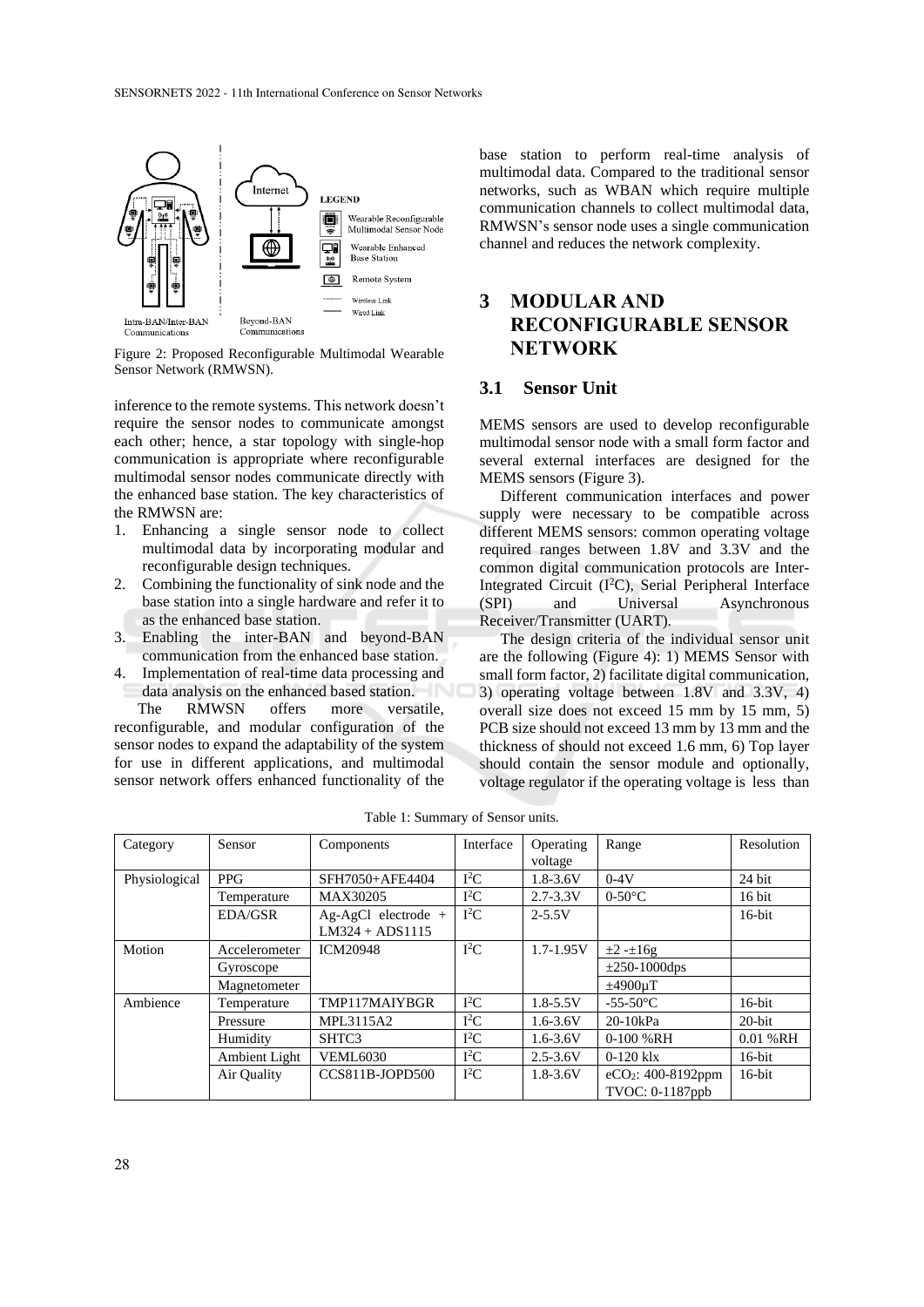

Figure 3: Final abstraction of MEMS sensor external interface.

3.3V, 7) Bottom layer should contain the abstract connector (any connector with 10 position), 8) The center of the connector should be aligned to the center of the board.

To avoid redundancy while adding more modality to the data collected by the sensor node, sensors from different categories such as physiological, biomechanics and ambience were selected for the sensing unit (Figure 5). Photoplethysmography (PPG) sensor which is a combination of light source and photodetector is used to measure important vital signs like heart rate (HR), respiration rate (RR) and blood oxygen saturation  $(SpO<sub>2</sub>)$ . To process the signal and facilitate digital communication, AFE4404 was used. Among many temperature sensing elements like



Figure 4: Design criteria for individual sensor unit.

thermocouple, semiconductor-based elements, we have chosen semiconductor-based temperature sensor MAX30205 (3mm x 3mm TDFN package) as human body temperature sensor for many reasons such as limited operating range, very linear with better accuracy, rugged, good longevity and inexpensive. The operating range of this device is  $0^{\circ}$ C to +50 $^{\circ}$ C.

Inertial Measurement Unit (IMU) consists of 3 types of triaxial sensors: accelerometer, gyroscope, and magnetometer. Accelerometer outputs linear acceleration on three axes in space. Gyroscope outputs angular velocity on three axes in space. Magnetometer outputs the magnetic field strength on three axes with respect ot the Earth's axes. ICM20948 a 9-axis device with 2.5 mW power consumption was selected.



Figure 5: Top layer of sensing unit: (Left) Body Temperature (Middle) IMU (Right) Humidity (Top) Bottom layer of sensing unit: (Left) Body Temperature (Middle) IMU (Right) Humidity (Bottom).

Sensors (Table 1) that measure environmental parameters such as illumination, temperature, noise, vibration, atmospheric pressure, humidity, and air quality are referred to as ambient sensors. Environmental parameters affect a person in three ways: health, performance, and comfort. TMP117 operating between -55°C and 150°C was selected as ambient temperature sensor. MPL3115A2 operating between 20 kPa and 110 kPa was chosen as ambient pressure sensor. SHTC3 was chosen as ambient humidity sensor. VEML6030 was chosen as ambient light sensor. CCS811 was chosen as air quality sensor which measures different types of volatile organic compounds and amount of CO<sub>2</sub>.



Figure 6: Design criteria for Multimodal Sensor Support Interface (MSSI): (Top) Top Layer (Bottom) Bottom Layer (all dimensions are in mm).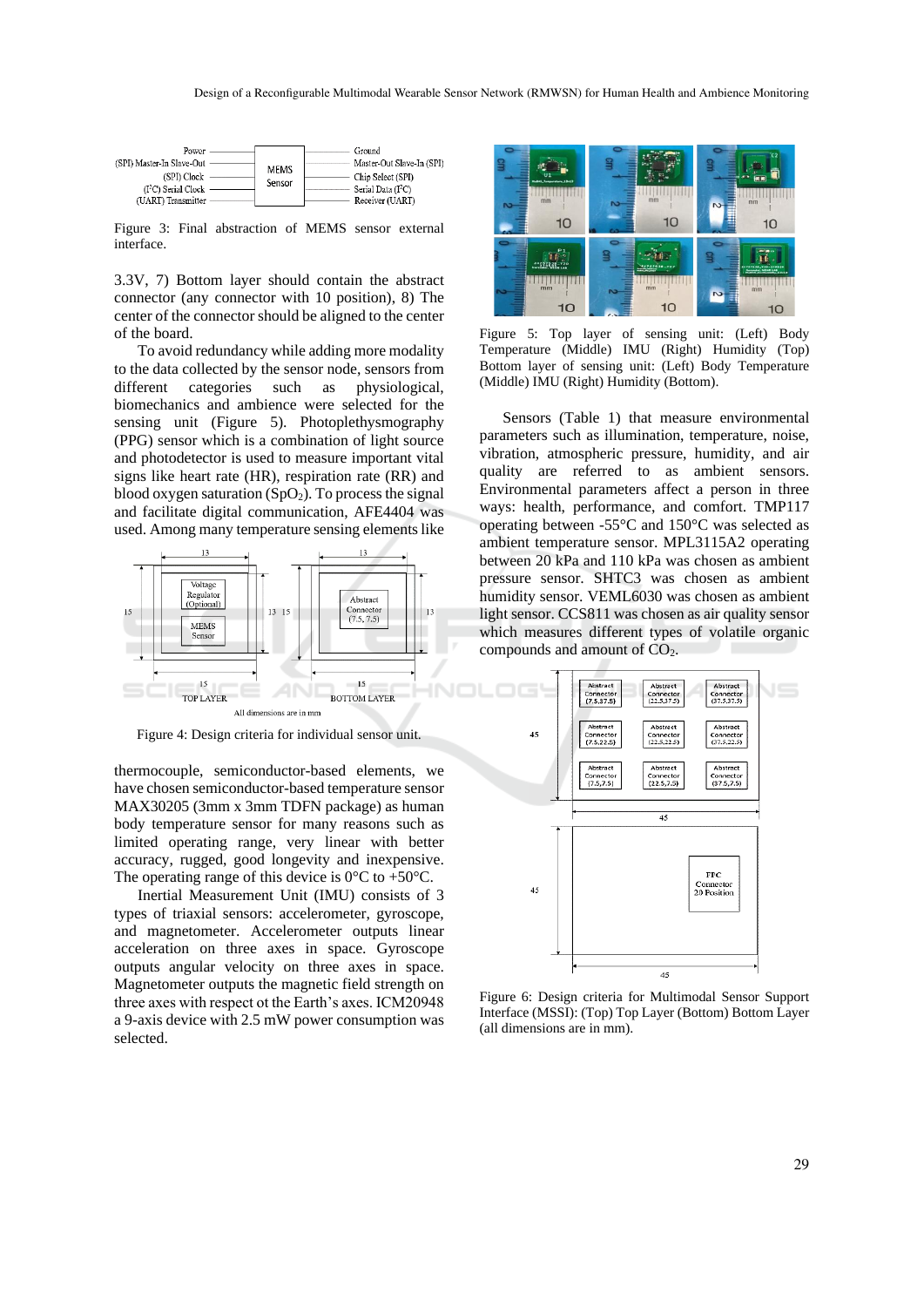### **3.2 Multimodal Sensor Support Interface (MSSI)**

To design a multimodal sensor node (Figure 6), the processing unit of the sensor node should have the capability to interface multiple sensors. A reconfigurable interface, Multimodal Sensor Support Interface (MSSI), was designed as an interface between multiple sensors and the processing unit of the sensor node. Single row 30 position Flexible Printed Circuit (FPC) connectors and FPC jumper cables are used as an external interface between MSSI and the processing unit, and two row 10 position board-to-board connectors are used as an external interface that mates with the external interface of MEMS sensors (Figure 7).

The design criteria for the MSSI are the following: 1) PCB size should not exceed 45 mm by 45 mm, and the thickness should not exceed 1.6 mm, 2) signal routing should be restricted to top and bottom layer and should not be routed in Ground or Power plane, 3) PCB should be a 4-layer board with the following configuration:

- a. Top layer Abstract Connectors x 9
- b. Inner layer  $1 -$  Ground plane
- c. Inner layer 2 Power plane
- d. Bottom layer 20 Position Flexible Printed Circuit (FPC) connector

#### **3.3 Wearable Sensor Node**

Wearable sensor node in the RMWSN is responsible for collecting different modality data. Sensing unit, processing unit, communication unit, storage unit and power supply unit are different sub-modules with specific functionality.

Processing unit in the sensor node is responsible for collecting data from the sensor unit (Figure 8). It consists of 32-bit ARM Cortex-M3 microcontroller ATSAM3X8E-AU (84 MHz) and operates between

1.62V to 3.6V. Power supply unit is responsible for managing the power requirements (LP3872) of the sensor node, efficient charging (MCP73831) of the battery and keeps track (MAX1704) of how long the sensor node can operate normally without impacting



Figure 7: Multimodal Sensor Support Interface (MSSI) housing nine sensor units.

the accuracy of measurements due to energy exhaustion.

Communication unit is responsible for connecting the sensor node to the base station using wireless communication protocol. Adafruit Airlift Wi-Fi coprocessor which utilizes ESP32-WROOM-32 processor (40MHz) was chosen as it provides high flexibility in carrying out the wireless communication. This component can support Bluetooth, Bluetooth Low Energy and Wi-Fi protocols. For our implementation, we have selected Wi-Fi protocol due to higher data rate compared to



Figure 8: Processing Unit: top (left) and bottom (right) layer.



HNC

Figure 9: (Left to Right) a) Processing unit enclosure b) Strap through enclosure c) Processing unit PCB placed d) MSSI support enclosure e) MSSI PCB placed f) Sensor removal tray placed g) Sensor unit placed h) Sensor unit covered i) Mounted on body part.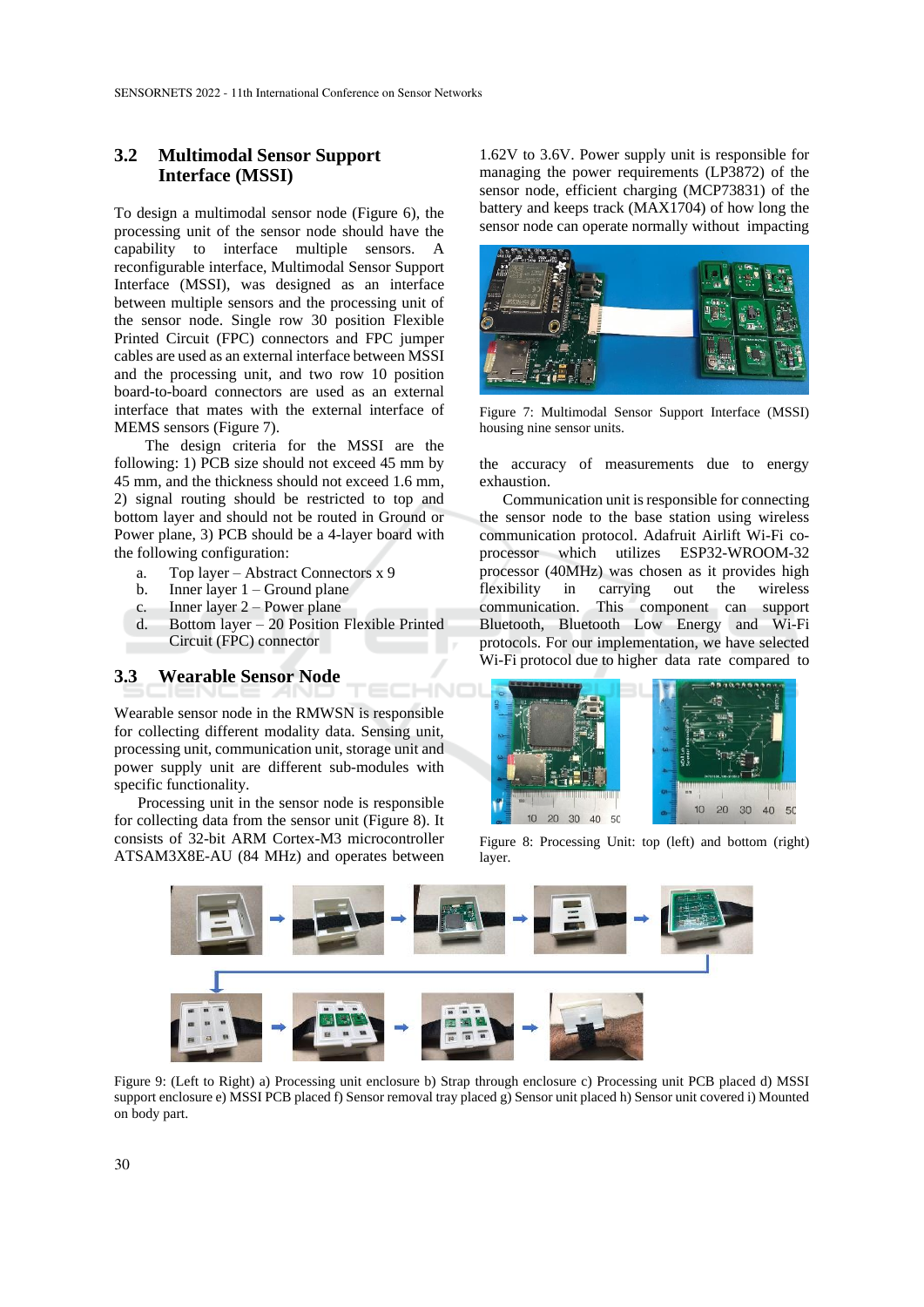

Figure 10: Software flowchart for auto detection and communication configuration of any mounted sensor units.

the other available protocols and it has its own processor to handle the communication thereby reducing the load on the processing unit.

#### **3.4 Base Station**

A generic base station is responsible for relaying data from the sensor nodes to the remote systems via internet. To enhance the functionality of the base station to implement on-board real-time analysis, a single board computer (SBC) was selected based on the following criteria: 1) high computation power (Ability to run ML algorithms on-board), 2) can be configured as an access point without additional hardware, 3) on-board wireless module support, 4) small form factor. Among the available commercially of the shelf (COTS) SBCs, Nvidia's Jetson Xavier NX satisfied the above criteria and thus used as the base station for the RMWSN.

#### **3.5 Enclosure**

The enclosure for the wearable sensor node should hold 3 types of PCB modules (Processing unit and 2 x Multimodal Sensor Support Interface and 18 x Sensor unit) firmly and it should be comfortable and wearable. The enclosure is designed to fit the processing unit (Figure 9). MSSI PCB fits firmly on the enclosure when the connector is placed on the slot and closes the exposed parts of MSSI PCB except the connectors. The tray support is placed on top of the MSSI. Then, the sensor units are placed on top of the tray support. Finally, the sensor unit is covered on the top using the enclosure similar to the one used to close MSSI with ease. In this final design of the prototype RMWSN, ten sensor units encompassing physiological, biomechanics and ambience sensors

are interfaced with MSSI. There are 2 MSSIs, each can support up to 9 sensor units, which serves as a bridge between the multiple sensor units and the processing unit of the sensor node.

# **4 SOFTWARE IMPLEMENTATION**

#### **4.1 Auto Detection and Configuration of the Sensor Units**

In order to accommodate any type of a sensor unit mounted on a slot of the MSSI, the processing unit should be able to identify the sensors and the respective communication protocol without manual input from the user. We incorporated an algorithm to auto detect the sensor units mounted on MSSIs and identify the primary communication protocol to be used with each unit (Figure 10). To check the connectivity between different  $I<sup>2</sup>C$  based sensor units, the address of a single sensor unit is selected from the list created previously and a test communication is performed. If the test communication is successful, the software function or module which is responsible for collecting that specific sensor data and performing basic processing are enabled. If the communication is not successful, then any software function or module related to that sensor unit corresponding to the address is disabled. This process is done till all the I<sup>2</sup>C sensor units are checked for connectivity. After checking all the  $I<sup>2</sup>C$  based sensor units, SPI based sensor units are checked for connectivity between the processing unit and them. For SPI sensor units, identify and develop the list of slave select interface available on the processing unit. Then, select each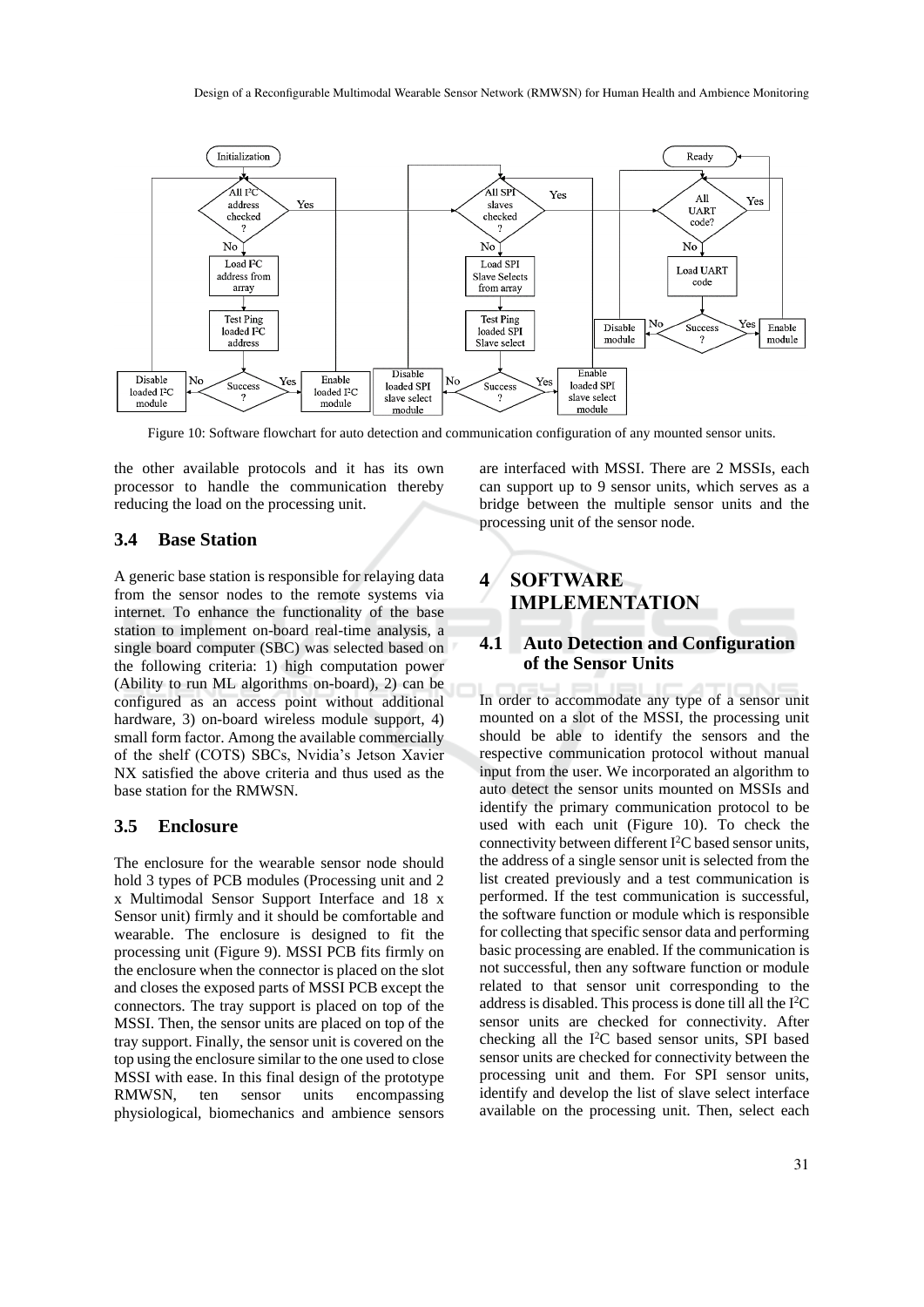

Figure 11: Software algorithm implemented on (left) wearable reconfigurable sensor node, and (right) base station.

slave select interface and perform a test communication a single SPI sensor unit from the list. Since slave select interface is unique for each slot in MSSI, a test communication for all SPI sensor units is done for single slot on the MSSI. If the communication is successful, the software function or module responsible for collecting sensor data and performing basic processing are enabled otherwise those are disabled. This process is done for all the 17 other slots in the MSSI to identify all the SPI based sensor units in MSSI. Finally, connectivity of UART based sensor units are checked. Based on the list of compatible UART sensor units, test communication for each device is done. If the communication is successful, the software function or module responsible for collecting sensor data and performing basic processing are enabled and all the other modules of remaining UART sensor units are disabled as UART protocol can support only one sensor unit interfaced to the processing unit.

### **4.2 Communication between Sensor Nodes and a Base Station**

According to (Kraijak & Tuwanut, 2015), among many protocols, frequently used protocols for Machine-to-Machine communication are Message Queue Telemetry Transport (MQTT), Constraint Application Protocol (CoAP) and Extensible Messaging and Presence Protocol (XMPP). Among these three, MQTT protocol is widely used in IOT due to its lightweight and bandwidth efficiency (Soni & Makwana, 2017).

Reconfigurable multimodal sensor nodes and enhanced base station operate independently but interact with each other over wireless (Wi-Fi) communication using MQTT protocol. On the sensor node side (Figure 11), when the device is powered on, initialization of the central processing unit (CPU) clock, memory, peripherals are done. Then, the node identifies the sensors connected to it. Based on the sensor identification in the previous step, software functions or modules responsible for sensor data collection and basic processing of the sensor data are enabled for use during runtime. Then the node attempts to connect to Wi-Fi till it succeeds. On successful connection, the node proceeds to attempt connection to the MQTT broker running on the base station till it succeeds. On successful connection, sensor node publishes its multimodal sensor data to the base station continuously.

On the wearable base station side (Figure 11), the single board computer is configured as an access point. The base station can act as a MQTT broker (Mosquitto Broker) as well as a MQTT client simultaneously which enables data processing and analysis in real time from the base station as a MQTT client. When the base station is powered on, it starts the MQTT broker. Then, it runs the MQTT client on the base station which is responsible for receiving the published sensor data from the MQTT broker. The client attempts to connect to the MQTT broker until it succeeds. On successful connection, the MQTT client collects the published sensor data from the MQTT broker and writes it to a .csv file in onboard storage. Then, it takes the data stored in the .csv file and does the visualization of the multimodal sensor data.

## **5 CONCLUSION**

The application of wearable technology in a variety of fields makes it ubiquitous. Commercially available wearable systems offer few modality measurement choices and pose challenges in integrating with other systems due to its proprietary software and hardware configuration, making it difficult to reconfigure the sensor system based on the user's needs for holistic, multimodal measurement. Existing systems act as data acquisition systems and do not perform on-board real-time analysis using machine learning or statistical data analysis algorithms. To address these challenges, a reconfigurable multimodal wearable sensor network (RMWSN) for holistic human and ambient monitoring was proposed and developed.